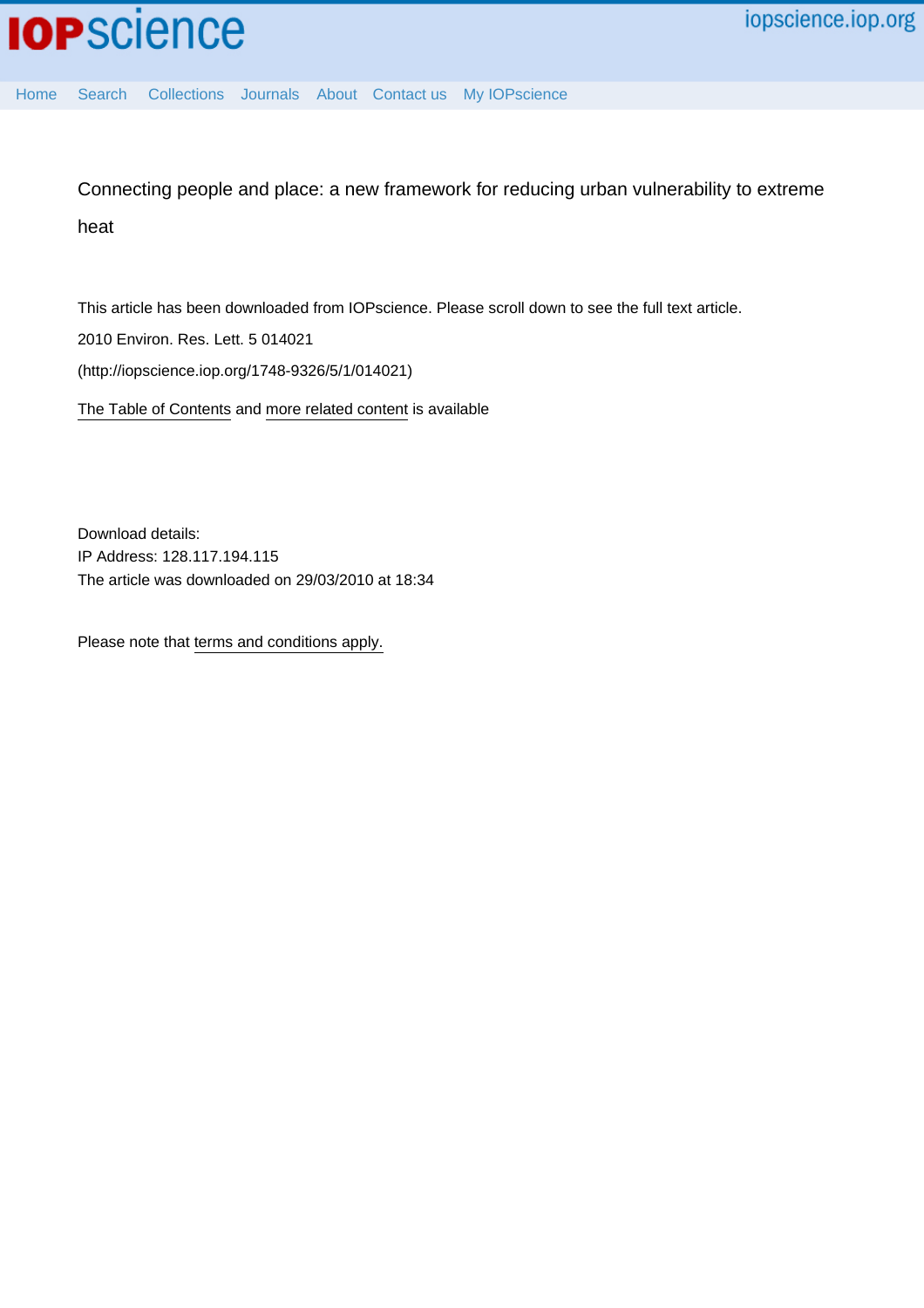# Connecting people and place: a new framework for reducing urban vulnerability to extreme heat

# Olga V Wilhelmi and Mary H Hayden

Integrated Science Program and Research Applications Laboratory, National Center for Atmospheric Research, 3450 Mitchell Lane, Boulder, CO 80301, USA

E-mail: [olgaw@ucar.edu](mailto:olgaw@ucar.edu) and [mhayden@ucar.edu](mailto:mhayden@ucar.edu)

Received 23 December 2009 Accepted for publication 10 March 2010 Published 26 March 2010 Online at [stacks.iop.org/ERL/5/014021](http://stacks.iop.org/ERL/5/014021)

#### Abstract

Climate change is predicted to increase the intensity and negative impacts of urban heat events, prompting the need to develop preparedness and adaptation strategies that reduce societal vulnerability to extreme heat. Analysis of societal vulnerability to extreme heat events requires an interdisciplinary approach that includes information about weather and climate, the natural and built environment, social processes and characteristics, interactions with stakeholders, and an assessment of community vulnerability at a local level. In this letter, we explore the relationships between people and places, in the context of urban heat stress, and present a new research framework for a multi-faceted, top-down and bottom-up analysis of local-level vulnerability to extreme heat. This framework aims to better represent societal vulnerability through the integration of quantitative and qualitative data that go beyond aggregate demographic information. We discuss how different elements of the framework help to focus attention and resources on more targeted health interventions, heat hazard mitigation and climate adaptation strategies.

Keywords: vulnerability, extreme heat, adaptive capacity, urban, human health

## 1. Introduction

More than half of the world's population lives in cities, where the combined effect of urban heat islands and summer time extreme heat events, produce a myriad of negative health outcomes. Despite advances in meteorological forecasting capabilities and the widespread prevalence of air conditioning systems in American cities, extreme heat persists as a threat to human health. Extreme heat is a leading cause of weatherrelated human mortality in the United States and in many countries world-wide (Kalkstein and Greene [1997,](#page-6-0) CDC [2006,](#page-6-1) Pengelly *et al* [2007\)](#page-7-0). Societal vulnerability to extreme heat has been highlighted during major heat events in Chicago (Semenza *et al* [1996\)](#page-7-1), Philadelphia (Voelker [1995\)](#page-7-2), Phoenix (Yip *et al* [2008\)](#page-7-3) and across Europe (McGregor *et al* [2007\)](#page-6-2). Increasing numbers of residents of expanding urban areas (UN Habitat Agency [2009\)](#page-7-4), especially such vulnerable groups as the elderly and children, and projected increases in the severity, frequency and duration of extreme heat events (Meehl and Tebaldi [2004,](#page-6-3) IPCC [2007\)](#page-6-4) may couple to further increase societal vulnerability to extreme heat.

Previous studies on extreme heat and human health helped to establish heat–health associations and estimate threshold temperatures beyond which there are negative health outcomes (Hajat *et al* [2006,](#page-6-5) McGregor *et al* [2007\)](#page-6-2), provide epidemiological information about heat-related morbidity and mortality (Yip *et al* [2008\)](#page-7-3), develop heat preparedness plans (EPA [2006\)](#page-6-6), and identify vulnerable groups within the population (Semenza *et al* [1996,](#page-7-1) McGeehin and Mirabelli [2001,](#page-6-7) O'Neill *et al* [2003,](#page-6-8) Uejio *et al* [2010\)](#page-7-5). Geographic analysis of social vulnerability to extreme heat has been commonly conducted using aggregate Census-based demographic and socio-economic information (Smoyer [1998,](#page-7-6) Vescovi *et al* [2005,](#page-7-7) Reid *et al* [2009,](#page-7-8) Johnson *et al* [2009\)](#page-6-9).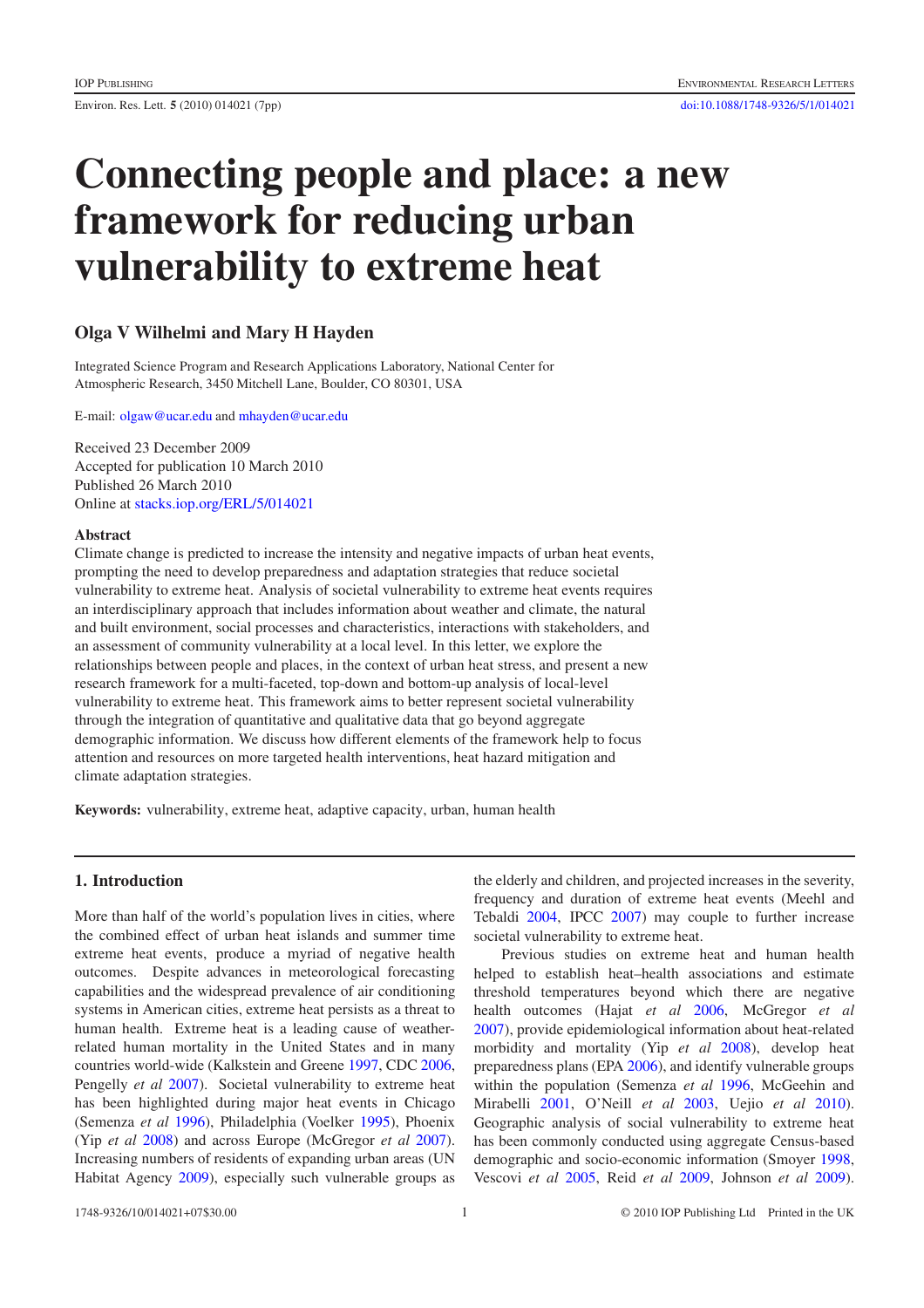While these approaches offer useful information about the geographic distribution of potentially vulnerable 'hot spots' in a study region, they are limited in delineating differential vulnerabilities to extreme heat within neighborhoods and social groups, due to disproportionate adaptive capacity of urban residents.

In this letter, we explore the relationships between people and place, in the context of urban heat stress, and present a research framework for a multi-faceted, top-down and bottom-up analysis of local-level vulnerability to extreme heat. This top-down, bottom-up approach strives to assess critical community participation in the development of adaptation strategies and subsequent ownership of these strategies (bottom-up) while concurrently engaging government officials (top-down) in the process to ensure program sustainability. The importance of the role of government in coordinating efforts cannot be underestimated; because extreme heat is only one among many health problems faced by residents, government support is essential if coordination of response efforts and stimulus to participate in adaptation and mitigation is to be maintained. For example, visible concern on the part of government affirms the serious nature of the threat and validates the need for adaptation efforts at the local level (Spiegel *et al* [2005\)](#page-7-9). The likelihood of success is further enhanced if a wide range of local and regional partners are engaged in the effort, and government is in an excellent position to facilitate and broadly extend this process. This interpretation of a top-down, bottom-up approach incorporates and enhances the concept of interacting spatial scales of vulnerability indicators and their external drivers as denoted by O'Brien *et al* [\(2004\)](#page-6-10). In this letter, we discuss how different elements of the framework help to focus attention and resources on more targeted health interventions, heat hazard mitigation and climate adaptation strategies.

#### 2. Extreme heat and urban health

Management of urban health and quality of life is a continuing challenge because of urban growth. Heat-related mortality and morbidity result from a combination of stressors from both natural and human systems. While atmospheric conditions can create exposure to a heat hazard (Harlan *et al* [2006,](#page-6-11) Smoyer [1998\)](#page-7-6), the features of the human system such as socio-economic inequality, characteristics of individuals and communities, building structure and housing density, access to material resources, and social networks, impact the ability of human populations to respond to and cope with these exposures (Harlan *et al* [2006,](#page-6-11) Klinenberg [2002,](#page-6-12) McMichael [2000,](#page-6-13) Wilhelmi *et al* [2004\)](#page-7-10). The climate assessment community has defined vulnerability as 'the degree to which a system is susceptible to injury, damage, or harm' (Smit *et al* [2001\)](#page-7-11). Vulnerability science has evolved over the past few decades from a concept primarily based on the severity of the natural hazard itself to a much more comprehensive notion involving social capital, poverty levels, and access to resources among other factors (Bankhoff *et al* [2003,](#page-6-14) Eakin and Luers [2006\)](#page-6-15). Research on heat stress and human health has expanded rapidly since the early 1990s in various academic disciplines

(see Kinney *et al* [2008,](#page-6-16) Gosling *et al* [2009\)](#page-6-17). But, only relatively recently, have researchers started to explicitly incorporate information about social vulnerability in their studies (Smoyer [1998,](#page-7-6) Guest *et al* [1999,](#page-6-18) Chan *et al* [2001,](#page-6-19) Harlan *et al* [2006,](#page-6-11) Johnson *et al* [2009,](#page-6-9) Reid *et al* [2009\)](#page-7-8).

Recent advances in geospatial research methods and analysis tools allow for spatially explicit characterization of extreme heat vulnerability in urban environments (Wilhelmi *et al* [2004\)](#page-7-10). In large sprawling cities, with a highly variable socio-economic fabric, uneven infrastructure and multiple housing types, vulnerability is expected to be complex. The relative importance of the population's heat health risk factors has been investigated in several US cities (e.g., Smoyer [1998,](#page-7-6) Johnson *et al* [2009,](#page-6-9) Uejio *et al* [2010\)](#page-7-5). These integrated neighborhood-level studies relied on remotely sensed land surface data and self-reported, aggregate information from the US Census (US Census [2000\)](#page-7-12). These case studies showed that surface temperature, socio-economic vulnerability and neighborhood stability information can retrospectively be associated with extreme heat morbidity or mortality cases to identify first order risk factors and produce spatially variable zones of elevated heat risk within urban areas (Uejio *et al* [2010\)](#page-7-5).

Recent and ongoing research on household-level extreme heat vulnerability, conducted in Phoenix, Arizona (Harlan *et al* [2006,](#page-6-11) Wilhelmi and Hayden [2009\)](#page-7-13), illustrated that while Census data can summarize important demographic, socioeconomic and housing characteristics on a neighborhood scale, they cannot fully capture the population's coping ability, perceptions, or people- and place-based community resources. Therefore, in order to have a more complete understanding of urban vulnerability, the aggregate analysis of demographic characteristics needs to be supplemented by quantitative and qualitative analyses of societal adaptive capacity in the context of heat health outcomes. Here, we present a research framework that addresses this critical research gap through explicit characterization of population adaptive capacity and integration of quantitative and qualitative physical and social science data at the local level. This is especially relevant in the context of climate change because previous research has shown that high adaptive capacity at the national or regional level may not automatically translate into successful adaptations to climate change at the local level (O'Brien *et al* [2006\)](#page-6-20). Adaptive capacity at the local level is critical to understanding the vulnerability of urban population, and this argues for social science field research (e.g., household interviews) in order to validate researchers' hypotheses about vulnerability as perceived through aggregate demographic information.

### 3. Extreme heat vulnerability framework

The extreme heat vulnerability framework was developed in response to the growing threat of urban heat to human health; it underscores the urgent need to better understand underlying societal vulnerability to this hazard. The proposed analytical framework adopts and expands upon concepts and definitions from previously proposed more generalized frameworks (Turner *et al* [2003,](#page-7-14) Wilhelmi *et al* [2004,](#page-7-10) Adger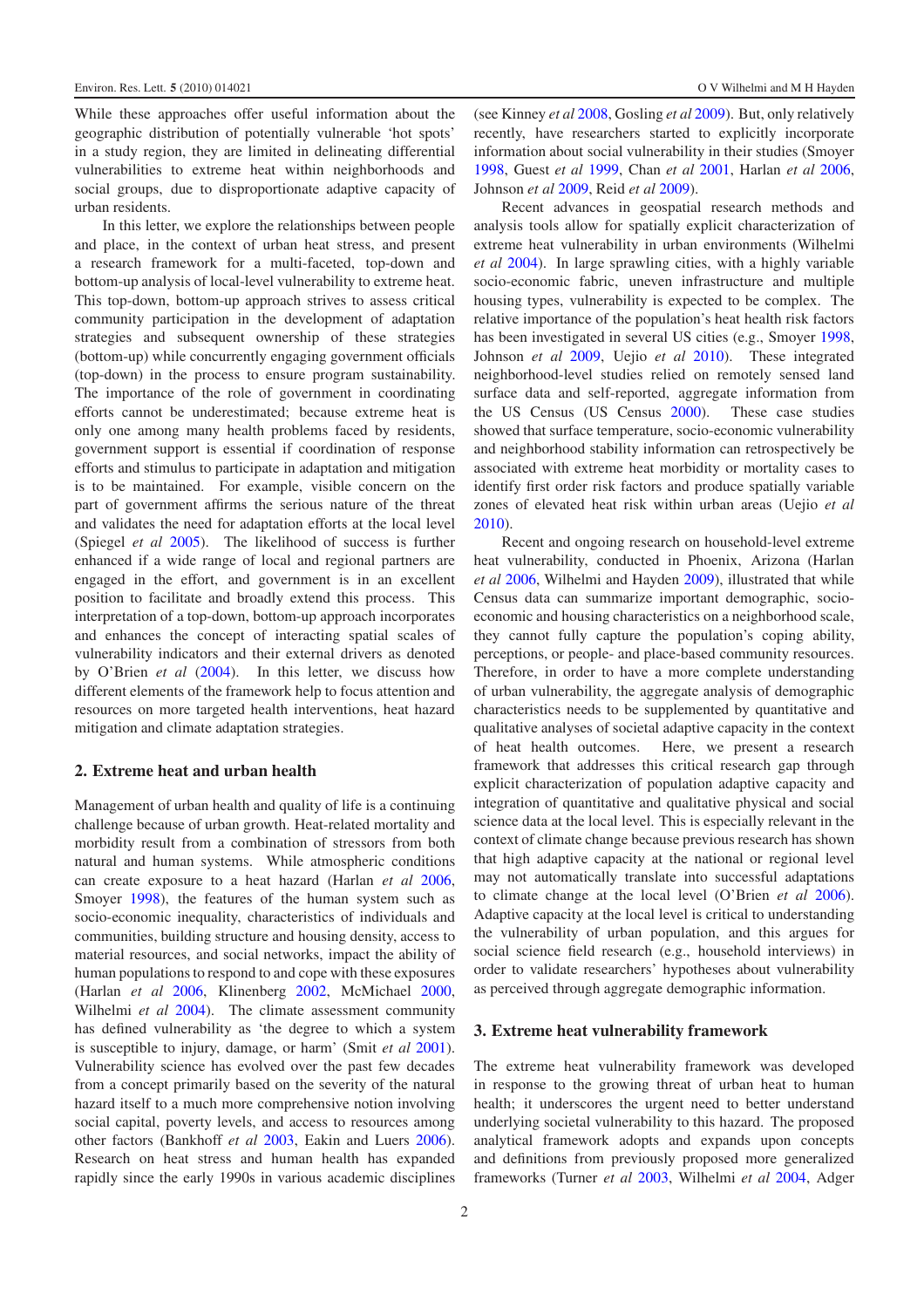<span id="page-3-0"></span>

Figure 1. Extreme heat vulnerability analysis framework.

*et al* [2004,](#page-6-21) Adger [2006,](#page-6-22) Cutter *et al* [2008,](#page-6-23) Leichenko and O'Brien [2008,](#page-6-24) Acosta-Michlik and Rounsevell [2008\)](#page-6-25) and focuses on societal vulnerability in the context of heat hazard and human health at the neighborhood scale or the US Census block group ( $\sim$ 1/4 mi<sup>2</sup>, or 65 hectares). The framework (figure [1\)](#page-3-0) incorporates many of the scientific concepts published in the natural hazards and climate change literature and highlights a process of identifying and understanding the relevant components and indicators of vulnerability of human health to extreme heat as well as an evaluation of alternative strategies to manage negative health outcomes.

This framework adds to a growing body of literature on vulnerability assessments (Turner *et al* [2003,](#page-7-14) Eakin and Luers [2006,](#page-6-15) Patt *et al* [2008\)](#page-7-15), indicating that societal vulnerability to urban heat needs to be studied at a local level using topdown and bottom-up spatial scales and scales of decisionmaking. The framework explores relationships of an urban system using GIS analysis tools, which are a commonly used by practitioners and the stakeholders. Mapping data to the local level facilitates ease of use by stakeholders while using human health as an outcome addresses priorities of public health officials. Previous heat–health research (Uejio *et al* [2010\)](#page-7-5) highlighted the need to further delineate differential vulnerability of urban neighborhoods. Preliminary results from a case study conducted in Phoenix, Arizona (Wilhelmi and Hayden [2009\)](#page-7-13) underscore the importance of acquiring and incorporating local-level, household data in the spatial analysis. Several recent studies (Johnson *et al* [2009,](#page-6-9) Uejio *et al* [2010\)](#page-7-5) determined the relative importance of exposure and sensitivity factors for heat health outcomes, but do not include population's adaptive capacity. Research that is specific to extreme heat and human health (e.g., Klinenberg [2002\)](#page-6-12) and more generalized approaches to assessing societal vulnerability (Leichenko and O'Brien [2008\)](#page-6-24) illustrate that adaptive capacity is critical to an understanding of vulnerability.

Recent vulnerability research (Leichenko and O'Brien [2008,](#page-6-24) Harlan *et al* [2006\)](#page-6-11) demonstrated that interview- and stakeholder-based data help contextualize societal vulnerability and validate the mapping and modeling results. Few studies (e.g., Acosta-Michlik and Rounsevell [2008\)](#page-6-25) have used interview-based data as *input* into spatio-temporal models. We explore these methodological concepts in the context of human health and heat hazards. The framework suggests that interview-based household-level data on adaptive capacity are explicitly incorporated into spatial analysis of vulnerability.

Similar to more generalized frameworks (Turner *et al* [2003,](#page-7-14) Patt *et al* [2008\)](#page-7-15), we define *vulnerability* of the system as a function of three interactive components: *exposure* (i.e., climate and synoptic weather conditions which are exacerbated by the reflective, storage, and transportation characteristics of urban materials and vegetation), *sensitivity* (i.e., the extent to which a system or population can absorb impacts without suffering long-term harm), and *adaptive capacity* (the potential of a system or population to modify its features and behavior so as to better cope with existing and anticipated stresses). Each component consists of a set of dynamic, spatially variable indicators, which in turn are affected by external drivers, such as climate change, macro-scale socio-economic and environmental stressors and urbanization trajectories. For example, the pathway of urban development (e.g., large-scale urban agglomerations) can influence urban land use and consequently, the urban heat island, which affects human exposure to excessive heat during the day and night. Macro-scale socio-economic stressors, such as economic downturn, affect sensitivity of the socio-ecological system, through their impacts on housing, employment (i.e., decreased neighborhood stability, increased socio-economic disadvantage, limited household resources for cooling) and health conditions of individuals (i.e., limited access to healthcare).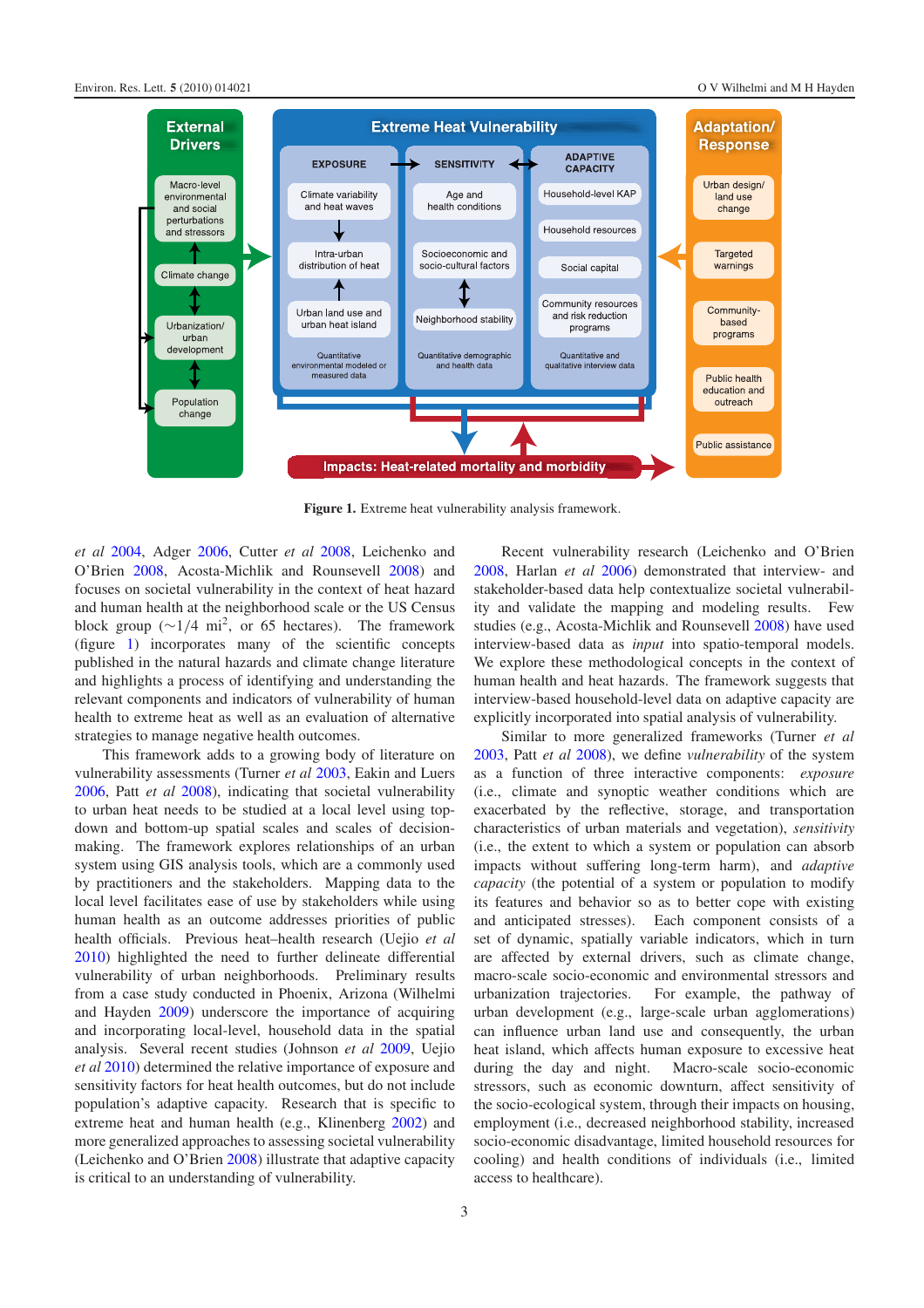#### *3.1. Exposure*

Intra-urban distribution of heat largely depends on local climatology and urban meteorology, combined with urban land use patterns. The term 'urban heat island' was introduced by Manley [\(1958\)](#page-6-26) and has been extensively used in climate research primarily to describe warmer temperatures in urban areas compared to rural surroundings. A temperature gradient between an urban area and nearby rural land can often reach up to 10 ◦C (Oke [1997,](#page-6-27) Bornstein *et al* [2006\)](#page-6-28). This phenomenon is largely attributed to excess heat absorbed and released from urban non-vegetated surfaces. Within cities, urban core and commercial districts generally have higher temperatures, especially during the night, compared to residential and suburban areas (Brazel *et al* [2007\)](#page-6-29). As global warming patterns continue, researchers anticipate increases in the severity, frequency and duration of extreme heat events (Meehl and Tebaldi [2004,](#page-6-3) IPCC [2007\)](#page-6-4). Recent studies on climate impacts demonstrate that climate change will have differential consequences in the US at the regional and local scales (IPCC [2007\)](#page-6-4). Meehl and Tebaldi [\(2004\)](#page-6-3) estimated that areas that experience the most severe heat events in the present climate, such as the western and southern US, will have the greatest increase in heat-wave severity in the second half of the twentyfirst century. They also demonstrated that other areas, such as the northwest, which currently experiences few heat waves and is ill prepared to cope with extreme heat, will become more vulnerable to such events. A combination of existing urban heat islands and extreme temperatures, either due to local climate variability (e.g., Phoenix) or due to a heat wave (e.g., Chicago) produces a differential distribution of heat in urban neighborhoods and contributes to the *exposure* component of the extreme heat vulnerability framework. Exposure indicators are represented by quantitative environmental modeled or measured data that often exist in gridded (e.g., remotely sensed images or mesoscale weather model outputs) or point (e.g., station-based observations) formats.

#### *3.2. Sensitivity*

There are myriad factors that can influence inequalities and differential ability to respond to extreme heat, including material and behavioral constraints and perception of risk. Perception is often regarded as a precursor to behavior (D'Andrade [1995\)](#page-6-30), and, as such guides action (Glanz *et al* [1997\)](#page-6-31). These issues influence sensitivity to extreme heat and differ spatially by socio-economic status and cultural context. Vulnerability is not solely dependent on physical proximity to the source of the hazard, but rather on the interconnectivity among multi-scale social, cultural, and economic influences and biophysical location. Neighborhood as well as household level influences which reflect structural and cultural aspects of social capital are critical to understanding vulnerability. For example, those living in urbanized locations may be exposed to a high environmental heat load, but may also have the resources to protect themselves against the effects of extreme heat; conversely, those living in an area with a slightly lower heat load, may not have the necessary safety nets to withstand high temperatures. A number of case studies have used

epidemiological and statistical techniques to understand the relationship between heat waves, heat-related morbidity, and mortality and to identify vulnerable groups of people (Smoyer [1998,](#page-7-6) Chan *et al* [2001\)](#page-6-19). These case studies demonstrated that certain groups in the population (e.g., elderly, very young, obese individuals, people using certain medications, socially isolated individuals, poor, the mentally ill, those without air conditioning, outdoor workers) are disproportionately affected by elevated temperatures (Curriero *et al* [2002,](#page-6-32) O'Neill *et al* [2003,](#page-6-8) Medina-Ramon *et al* [2006,](#page-6-33) O'Neill *et al* [2005,](#page-6-34) Kalkstein and Greene [2007\)](#page-6-35). In the proposed framework, sensitivity indicators are represented by neighborhood-level quantitative aggregate demographic data (e.g., per cent of households living below poverty level) and health conditions (e.g., mental disability) data.

#### *3.3. Adaptive capacity*

Improving health outcomes related to exposure to extreme heat requires moving beyond the spatial analysis of quantitative aggregate demographic data toward understanding knowledge, attitudes and practices (KAP) regarding extreme heat. Because awareness of extreme heat does not necessarily translate into action to reduce vulnerability, household-level perceptions of risk to extreme heat based on home, workplace or recreational exposure as well as protective behaviors (i.e. avoidance of heat exposure during the hottest part of the day) need to be better understood. Documentation of coping mechanisms such as air conditioning and, in drier climates, evaporative coolers, air-conditioned transportation, and air-conditioned shelters in the event of power outages as well as barriers (i.e. economic constraints) to the use of existing coping mechanisms are important indicators of vulnerability, yet need to be collected at the household level. Understanding safety nets in the form of social networks that connect individuals to their community resources (people- and place-based) helps define coping mechanisms through contextualization of social capital. Smit and Wandel [\(2006\)](#page-7-16) note that 'in the climate change field, adaptations can be considered as local or community-based adjustments to deal with changing conditions within the constraints of the broader economic– social–political arrangements'. This highlights the importance of scale as internal to the system indicating that what occurs at the household level also affects the community; this is in turn influenced by the large-scale forces (e.g., economic downturn) that shape the ability of individuals to adapt to extreme heat. In order to associate data on health disparities to a neighborhood level, it is critical to incorporate the influence of individual level socio-economic indicators as well as local-level adaptive capacity/adaptation as determinants of vulnerability to heat (Pickett and Pearl [2001\)](#page-7-17). Local knowledge systems are integral to understanding local-level adaptation (IPCC [2007\)](#page-6-4), and are an understudied dimension of climate change research. Field research data on individual and household level, both quantitative (e.g., survey) and qualitative (e.g., interviews) are necessary for a comprehensive analysis of a population's adaptive capacity.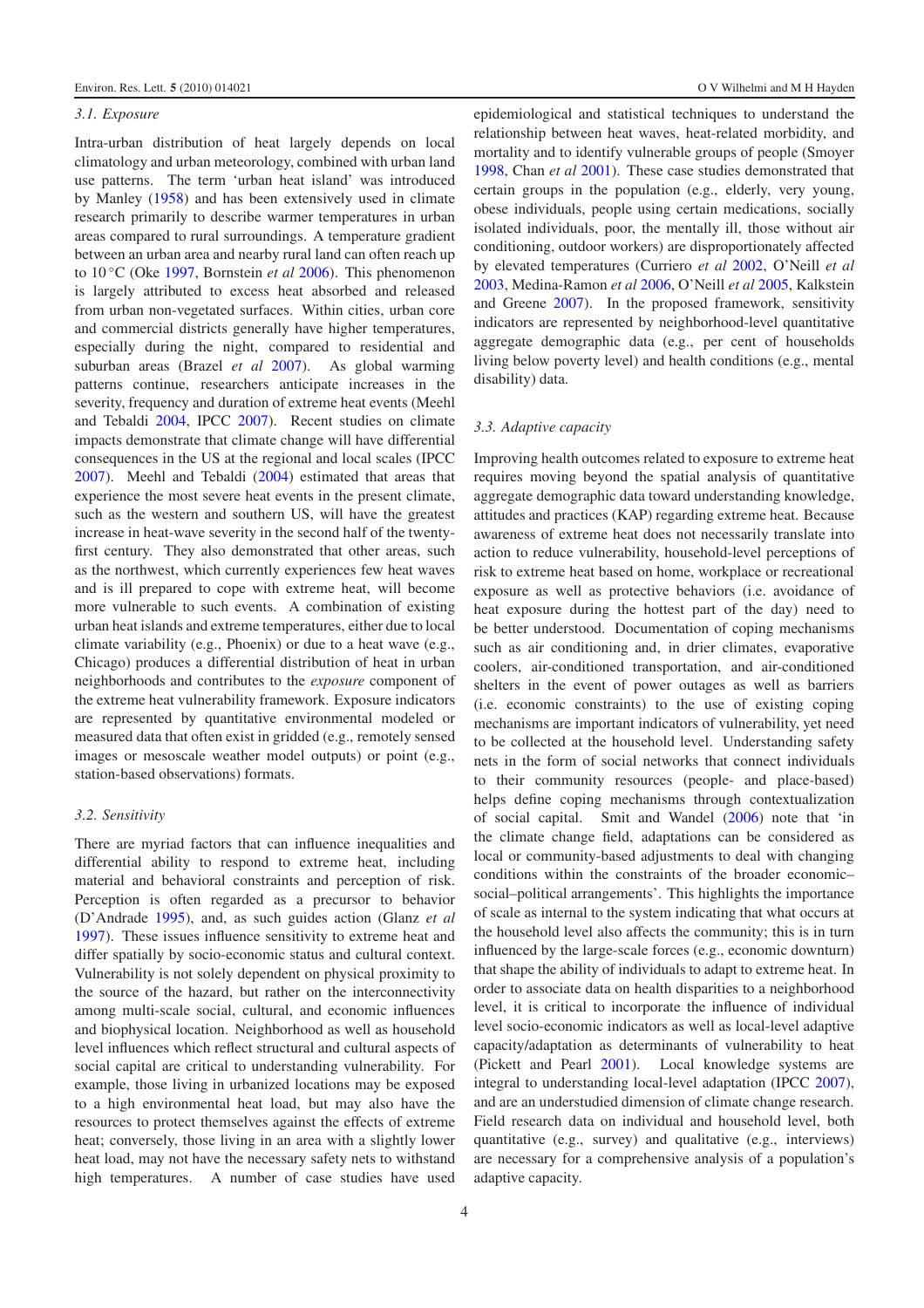#### *3.4. Reducing vulnerability to extreme heat*

Various combinations of the exposure, sensitivity and adaptive capacity indicators result in spatially differential negative impacts on human health. A causal analysis of heat-related mortality and morbidity allows tracing outward from each impact to the underlying indicators of vulnerability that contribute to the resulting impacts. By linking heat health impacts to possible causal mechanisms on a local level, the framework provides a mechanism to reduce vulnerability within a socio-ecological system and affect health impacts, since it is through responding to its causes that vulnerability can be effectively addressed (Ribot [1996,](#page-7-18) Hayes *et al* [2004\)](#page-6-36). Spatial assessments, common in vulnerability research, often result in vulnerability index maps, where indices are constructed as cumulative composites of multiple factors. They highlight relative vulnerability within an urban boundary, but do not often provide sufficient information for communities and policy makers on specific intervention and vulnerability reduction actions. This framework suggests specific heat stress adaptation and response strategies to target specific corresponding indicators of vulnerability (i.e., causes of impacts, such as lack of resources, social networks or urban land use) and their relative importance in contributing to negative health outcomes. This approach requires the integration of diverse data, both quantitative and qualitative, as well as flexibility and continuing input from the stakeholders. Extreme heat mitigation measures and societal adaptation, which refers to the actual adjustments made to cope with the stressors, in turn can decrease societal vulnerability and lessen the negative health impacts from extreme heat. Current thinking in terms of adaptation and mitigation to heat stress emphasizes technological interventions such as improved infrastructure and access to air conditioning (Jones *et al* [1982,](#page-6-37) Semenza *et al* [1996,](#page-7-1) McMichael [2000,](#page-6-13) Klinenberg [2002\)](#page-6-12). However, social and economic inequalities that exist on a local level (i.e. access to air conditioning, social isolation) create differential adaptive capacities (McMichael [2000,](#page-6-13) Klinenberg [2002,](#page-6-12) O'Brien *et al* [2004,](#page-6-10) Harlan *et al* [2006\)](#page-6-11). The proposed framework emphasizes that the negative health outcomes from heat (with and without external drivers) can be reduced through the coping mechanisms of the individuals, hazard mitigation actions (e.g., land use planning, communitybased programs, early warning systems) and adaptation to new conditions through both physical, infrastructure-based and social measures (Wilhelmi *et al* [2004,](#page-7-10) Bernard and Ebi [2001\)](#page-6-38).

#### 4. Connecting people and place

To this end, we propose to engage stakeholders from both the top-down and the bottom-up—this will allow the opportunity to better understand local-level vulnerability and existing adaptation toward a goal of targeting limited resources in order to positively affect health outcomes from extreme heat. Engagement of stakeholders is not limited to understanding local-level response to a hazard, but rather challenges the researcher and public health practitioner to engage the public at multiple levels, from the household to the state and national level to ensure the acceptance and validity of proposed adaptation and mitigation strategies. Community-based programs have often been viewed as an economical *alternative* to government programs. However, the role of government in coordinating interventions cannot be dismissed—without a corresponding effort from both the top-down and bottomup, interventions are unlikely to be sustainable (Zielinski-Gutierrez and Hayden [2006\)](#page-7-19). Contextualizing vulnerability can influence the process used to formulate successful approaches that are targeted locally using resources allocated according to decisions made at a state or national level. This process can help with strategies at differing timescales whether they involve short-term technological adjustments or long-term adaptation to climate change.

Integration of quantitative and qualitative data on social vulnerability and adaptive capacity presents a methodological advancement in the assessment of vulnerable populations through geospatial (i.e., Geographic Information Systems, data mining), statistical and social science (i.e., survey, interviews) research methods (Wilhelmi and Hayden [2009\)](#page-7-13). In addition, once typological (i.e., profiles of vulnerable groups) and spatial patterns of adaptive capacity and vulnerability are understood, these can be used to better interpret heat stress in other regions, not as broad homogeneous geographic units, but rather, as patchwork mosaics of neighborhoods and households within their regional context. Because urban systems are akin to living organisms and constantly evolving, this framework emphasizes an iterative process through integration and updating of existing knowledge related to social changes, vulnerabilities, adaptations, and the lessons learned from previous heatwave events. Because of current climate variability and projected climate change, evolving socio-economic conditions and adaptation options, the process is, of necessity, iterative.

#### 5. Conclusions

Social vulnerability to extreme heat can be viewed as a function of both natural and human systems, which can be affected by external drivers, (e.g., climate change, environmental and economic perturbations) coupled with drivers internal to the system. Negative health outcomes from heat (with and without external drivers) can be reduced through the coping mechanisms employed by individuals, hazard mitigation actions (e.g., land use planning, communitybased programs, early warning systems) and adaptation to variable conditions through both physical, infrastructurebased and social measures (Wilhelmi *et al* [2004,](#page-7-10) Bernard and Ebi [2001\)](#page-6-38). The extreme heat vulnerability framework presented in this paper is a step toward including drivers of vulnerability at multiple scales, connecting people- and placebased vulnerability assessment approaches and enhancing the ability of communities and stakeholders to develop proactive programs to mitigate risk and respond efficiently to heat emergencies.

#### Acknowledgments

The authors are thankful to two anonymous reviewers for their constructive comments to the earlier version of the manuscript.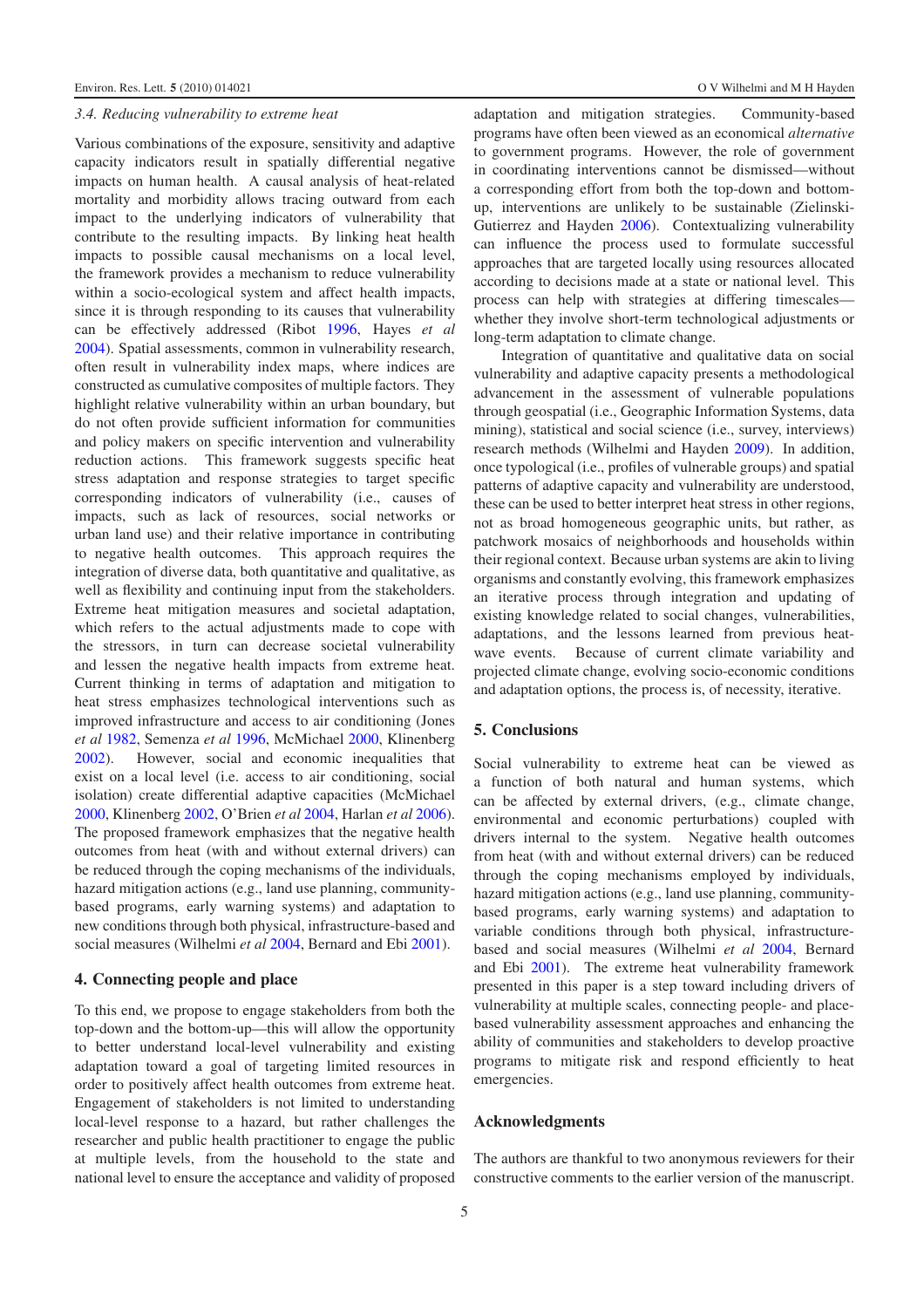<span id="page-6-25"></span>This work has been conducted at the National Center for Atmospheric Research (NCAR). NCAR is funded by the National Science Foundation.

#### <span id="page-6-22"></span>References

- <span id="page-6-21"></span>Acosta-Michlik L and Rounsevell M 2008 An agent-based framework for assessing vulnerability futures *Assessing Vulnerability to Global Environmental Change* ed A G Patt, D Schroter, R J T Klein and A C Vega-Leinert (Sterling, VA: Earthscan) chapter 9, pp 147–71
- <span id="page-6-38"></span><span id="page-6-14"></span>Adger N 2006 Resilience, vulnerability, and adaptation: a cross-cutting theme of the international human dimensions programme on global environmental change *Glob. Environ. Change* 16 [268–81](http://dx.doi.org/10.1016/j.gloenvcha.2006.02.006)
- Adger N, Brooks N, Bentham G, Agnew M and Eriksen S 2004 New indicators of vulnerability and adaptive capacity *Tyndall Center for Climate Change Research Technical Report 7* p 122
- <span id="page-6-28"></span>Bankhoff G, Frerks S and Hillhorst D 2003 *Mapping Vulnerability* (Sterling, VA: Earthscan) p 236
- <span id="page-6-29"></span>Bernard S M and Ebi K L 2001 Comments on the process of the health impacts assessment component of the national assessment of the potential consequences of climate variability and change in the United States *Environ. Health Perspect.* 109 [\(Suppl. 2\) 177–84](http://dx.doi.org/10.2307/3435007)
- <span id="page-6-1"></span>Bornstein R *et al* 2006 Modeling the effects of land-use/land-cover modifications on the urban heat island phenomena in Houston, Texas *Final report to David Hitchcock Houston Advanced Research Center* 100pp
- <span id="page-6-19"></span>Brazel A J, Gober P, Lee S, Grossman-Clarke S, Zehnder J, Hedquist B and Comparri E 2007 Dynamics and determinants of urban heat island change (1990–2004) with Phoenix, Arizona, USA *Clim. Res.* 33 [171–82](http://dx.doi.org/10.3354/cr033171)
- <span id="page-6-32"></span>Centers for Disease Control (CDC) 2006 Heat-related deaths—United States, 1999–2003 *Mortal. Morb. Weekly Rep.* 55 796–8
- <span id="page-6-23"></span>Chan N Y, Stacey M T, Smith A E, Ebi K L and Wilson T F 2001 An empirical mechanistic framework for heat related illness *Clim. Res.* 16 [133–43](http://dx.doi.org/10.3354/cr016133)
- <span id="page-6-30"></span>Curriero F C, Heiner K S, Samet J M, Zeger S L, Strug L and Patz J A 2002 Temperature and mortality in 11 cities of the eastern United States *Am. J. Epidemiol.* 155 [80–7](http://dx.doi.org/10.1093/aje/155.1.80)
- <span id="page-6-15"></span><span id="page-6-6"></span>Cutter S L, Barnes L, Berry M, Burton C, Evans E, Tate E and Webb J 2008 A place-based model for understanding community resilience to natural disasters *Glob. Environ. Change* 18 [598–606](http://dx.doi.org/10.1016/j.gloenvcha.2008.07.013)
- <span id="page-6-31"></span>D'Andrade R 1995 *The Development of Cognitive Anthropology* (Cambridge: Cambridge University Press)
- Eakin H and Luers A 2006 Assessing the vulnerability of social-environmental systems *Annu. Rev. Environ. Resour.* 31 [6.1–30](http://dx.doi.org/10.1146/annurev.energy.30.050504.144352)
- <span id="page-6-17"></span>Environmental Protection Agency (EPA) 2006 *Excessive Heat Events Guidebook. EPA Report* [www.epa.gov/hiri/about/pdf/](http://www.epa.gov/hiri/about/pdf/EHEguide_final.pdf) [EHEguide](http://www.epa.gov/hiri/about/pdf/EHEguide_final.pdf) [final.pdf](http://www.epa.gov/hiri/about/pdf/EHEguide_final.pdf)
- <span id="page-6-18"></span>Glanz K, Marcus Lewis F and Rimer B K 1997 *Theory at a Glance: A Guide for Health Promotion Practice* National Institutes of Health, National Cancer Institute, Bethesda, MD
- <span id="page-6-5"></span>Gosling S N, Lowe J A, McGregor G R, Pelling M and Malamud B D 2009 Associations between elevated atmospheric temperature and human mortality: a critical review of the literature *Clim. Change* 92 [299–341](http://dx.doi.org/10.1007/s10584-008-9441-x)
- Guest C S, Willson K, Woodward A J, Hennessy K, Kalkstein L S, Skinner C and McMichael A J 1999 Climate and mortality in Australia: retrospective study, 1979–90, and predicted impacts in five major cities in 2030 *Clim. Res.* 13 [1–15](http://dx.doi.org/10.3354/cr013001)
- Hajat S, Armstrong B, Baccini M, Biggeri A, Bisanti L, Russo A, Paldy A, Menne B and Kosatsky T 2006 Impact of high temperatures on mortality: is there an added heat wave effect? *Epidemiology* 17 [632–8](http://dx.doi.org/10.1097/01.ede.0000239688.70829.63)
- <span id="page-6-36"></span><span id="page-6-11"></span><span id="page-6-4"></span>Harlan S L, Brazel A J, Prashad L, Stefanov W L and Larsen L 2006 Neighborhood microclimates and vulnerability to heat stress *Soc. Sci. Med.* 63 [2847–63](http://dx.doi.org/10.1016/j.socscimed.2006.07.030)
- <span id="page-6-9"></span>Hayes M J, Wilhelmi O V and Knutson C L 2004 Reducing drought risk: bridging theory and practice *Nat. Hazards Rev.* 5 [106–13](http://dx.doi.org/10.1061/(ASCE)1527-6988(2004)5:2(106))
- <span id="page-6-37"></span>IPCC 2007 *Climate Change 2007: The Physical Science Basis. Contribution of Working Group I to the Fourth Assessment Report of the Intergovernmental Panel on Climate Change* ed S Solomon, D Qin, M Manning, Z Chen, M Marquis, K B Averyt, M Tignor and H L Miller (Cambridge: Cambridge University Press) p 996
- <span id="page-6-0"></span>Johnson D P, Wilson J S and Luber G C 2009 Socioeconomic indicators of heat-related health risk supplemented with remotely sensed data *Int. J. Health Geogr.* 8 [57](http://dx.doi.org/10.1186/1476-072X-8-57)
- <span id="page-6-35"></span>Jones T S *et al* 1982 Morbidity and mortality associated with the July 1980 heat wave in St Louis and Kansas City, MO *J. Am. Med. Assoc.* 247 [3327–31](http://dx.doi.org/10.1001/jama.247.24.3327)
- <span id="page-6-16"></span>Kalkstein L S and Greene J S 1997 An evaluation of climate/mortality relationships in large US cities and the possible impacts of a climate change *Environ. Health Perspect.* 105 [84–93](http://dx.doi.org/10.2307/3433067)
- <span id="page-6-12"></span>Kalkstein L S and Greene J S 2007 *An Analysis of Potential Heat-Related Mortality Increases in US Cities under a Business-as-Usual Climate Change Scenario* Online report: [www.environmenttexas.org/uploads/wA/rp/](http://www.environmenttexas.org/uploads/wA/rp/wArp5arDdy3D1lcnBHsC-A/Heat-Mortality-Report.pdf) [wArp5arDdy3D1lcnBHsC-A/Heat-Mortality-Report.pdf](http://www.environmenttexas.org/uploads/wA/rp/wArp5arDdy3D1lcnBHsC-A/Heat-Mortality-Report.pdf)
- <span id="page-6-24"></span>Kinney P L, O'Neill M S, Bell M L and Schwartz J 2008 Approaches for estimating effects of climate change on heat-related deaths: challenges and opportunities *Environ. Sci. Policy* 11 [87–96](http://dx.doi.org/10.1016/j.envsci.2007.08.001)
- <span id="page-6-26"></span>Klinenberg E 2002 *Heat Wave: A Social Autopsy of Disaster in Chicago* (Chicago, IL: University of Chicago Press)
- <span id="page-6-7"></span>Leichenko R and O'Brien K 2008 Mapping double exposure to climate change and trade liberalization as an awareness-raising tool *Assessing Vulnerability to Global Environmental Change* ed A G Patt, D Schroter, R J T Klein and A C Vega-Leinert (Sterling, VA: Earthscan) chapter 8, pp 133–46
- <span id="page-6-2"></span>Manley G 1958 On the frequency of snowfall in metropolitan England *Quart. J. R. Meteorol. Soc.* 84 [70–2](http://dx.doi.org/10.1002/qj.49708435910)
- <span id="page-6-13"></span>McGeehin M and Mirabelli M 2001 The potential impacts of climate variability and change on temperature-related morbidity and mortality in the United States *Environ. Health Perspect.* 109 [185–9](http://dx.doi.org/10.2307/3435008)
- <span id="page-6-33"></span>McGregor G R, Pelling M, Wolf T and Gosling S 2007 Social impacts of heat-waves *Science Report* SC020061/SR6 UK Environment Agency
- <span id="page-6-3"></span>McMichael A J 2000 The urban environment and health in a world of increasing globalization: issues for developing countries *Bull. World Health Organ.* 78 1117–26
- <span id="page-6-10"></span>Medina-Ramon M, Zanobetti A, Cavanagh D P and Schwartz J 2006 Extreme temperature and mortality: assessing effect modification by personal characteristics and specific cause of death in multi-city case-only analyses *Environ. Health Perspect.* 114 [1331–6](http://dx.doi.org/10.1289/ehp.9074)
- <span id="page-6-27"></span><span id="page-6-20"></span>Meehl G A and Tebaldi C 2004 More intense, more frequent, and longer lasting heat waves in the 21st century *Science* 305 [994–7](http://dx.doi.org/10.1126/science.1098704)
- O'Brien K *et al* 2004 Mapping vulnerability to multiple stressors: climate change and globalization in India *Glob. Environ. Change* 14 [303–13](http://dx.doi.org/10.1016/j.gloenvcha.2004.01.001)
- <span id="page-6-8"></span>O'Brien K L, Eriksen S, Sygna L and Næss L O 2006 Questioning complacency: climate change impacts, vulnerability and adaptation in Norway *Ambio* 35 [50–6](http://dx.doi.org/10.1579/0044-7447(2006)35[50:QCCCIV]2.0.CO;2)
- <span id="page-6-34"></span>Oke T R 1997 Urban climates and global environmental change *Applied Climatology: Principles and Practice* ed R D Thompson and A Perry (London: Routledge) pp 273–87
- O'Neill M S, Zanobetti A and Schwartz J 2003 Modifiers of the temperature and mortality association in seven US cities *Am. J. Epidemiol.* 157 [1074–82](http://dx.doi.org/10.1093/aje/kwg096)
- O'Neill M S, Zanobetti A and Schwartz J 2005 Disparities by race in heat-related mortality in four US cities: the role of air conditioning prevalence *J. Urban Health* 82 191–7